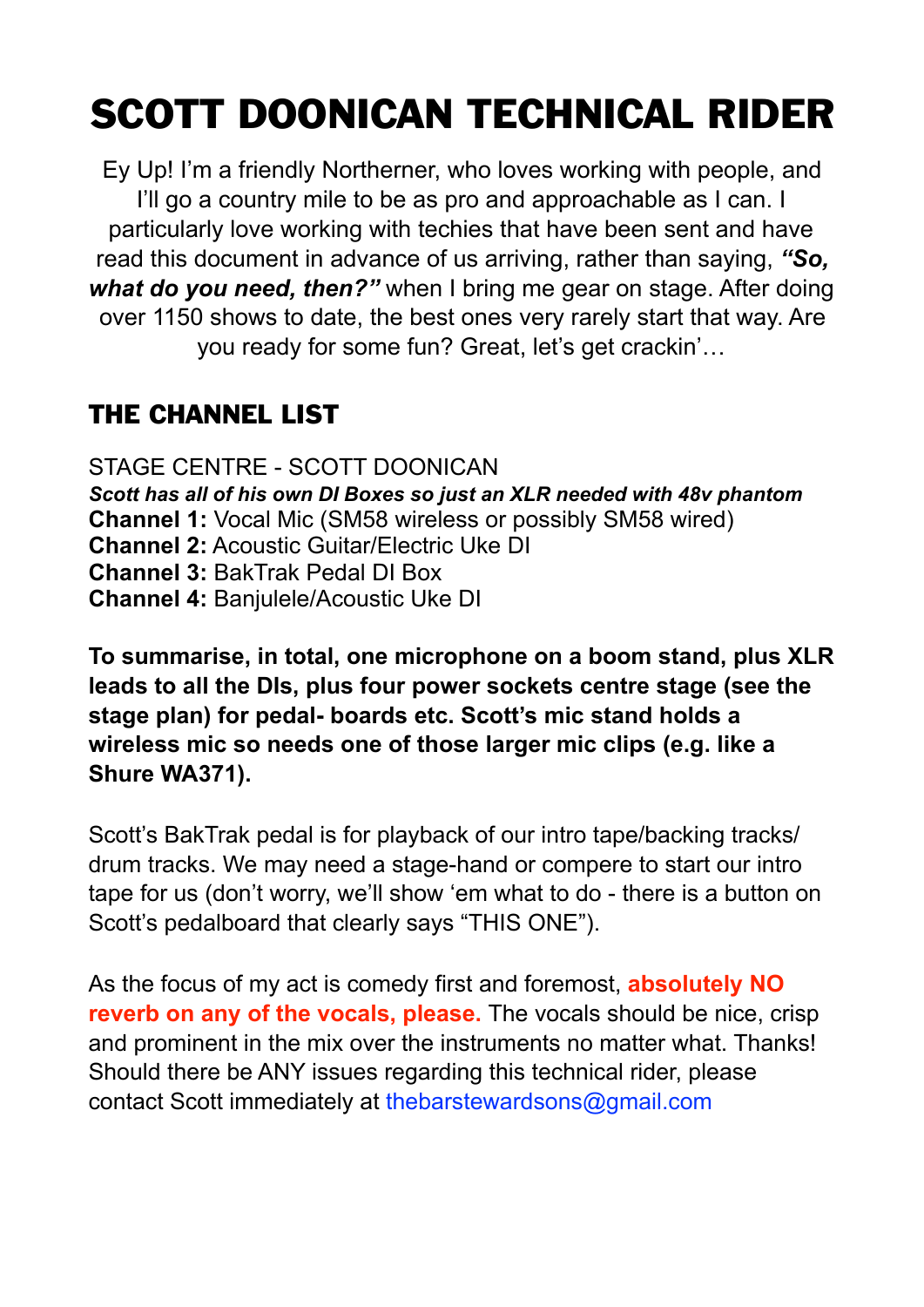#### WIRELESS SYSTEMS:

I usually use an Shure SM58 wireless microphone and a corresponding Shure BLX wireless receiver - Frequencies between 518-865 MHz (where this isn't used, it will be a regular wired SM58).

I also use a Line 6 G70 Wireless System (Digital system) for my instruments - Frequencies between 2400Mhz and 2483.5Mhz

If *any* of these frequencies are likely in interfere with any other on-stage equipment, please let Scott know as a matter of urgency on receipt of this tech-spec, at thebarstewardsons@gmail.com I'd rather not find out at the 11th hour!

#### LIGHTING/VIDEO:

I'm not dead fussy about such things... if it's a theatre, a very basic spot or warm wash would do. If it's a festival, I'll leave that kind of thing to your wonderful lighting gurus to be as subtle or mental as suits the song. It may also worth noting, I don't suffer from photo-sensitive epilepsy, so feel free to go nuts, though obviously an audience member might be, so only if your lighting safety policy covers it!

I trust you implicitly to make me look good.

#### MONITOR MIXES:

A healthy amount of the BakTrak pedal in the monitors as it provides me with drums/backing tracks etc for certain songs in the set. Without this I will inevitably end up out of time, and it'll sound absolutely bobbins. Often at festival shows, or shows where he has only got time for a quick line-check, Scott sometimes has a booster pedal attached to the BakTrak pedal which he will press if he cannot hear enough, instead of hoping that the lovely sound crew will spot him doing the *"look at me pointing at something I would like you to turn up dance"*. This will boost it in his monitors, but your mixing desk tech will then need to adjust the FOH level accordingly (please don't change the monitor mix though –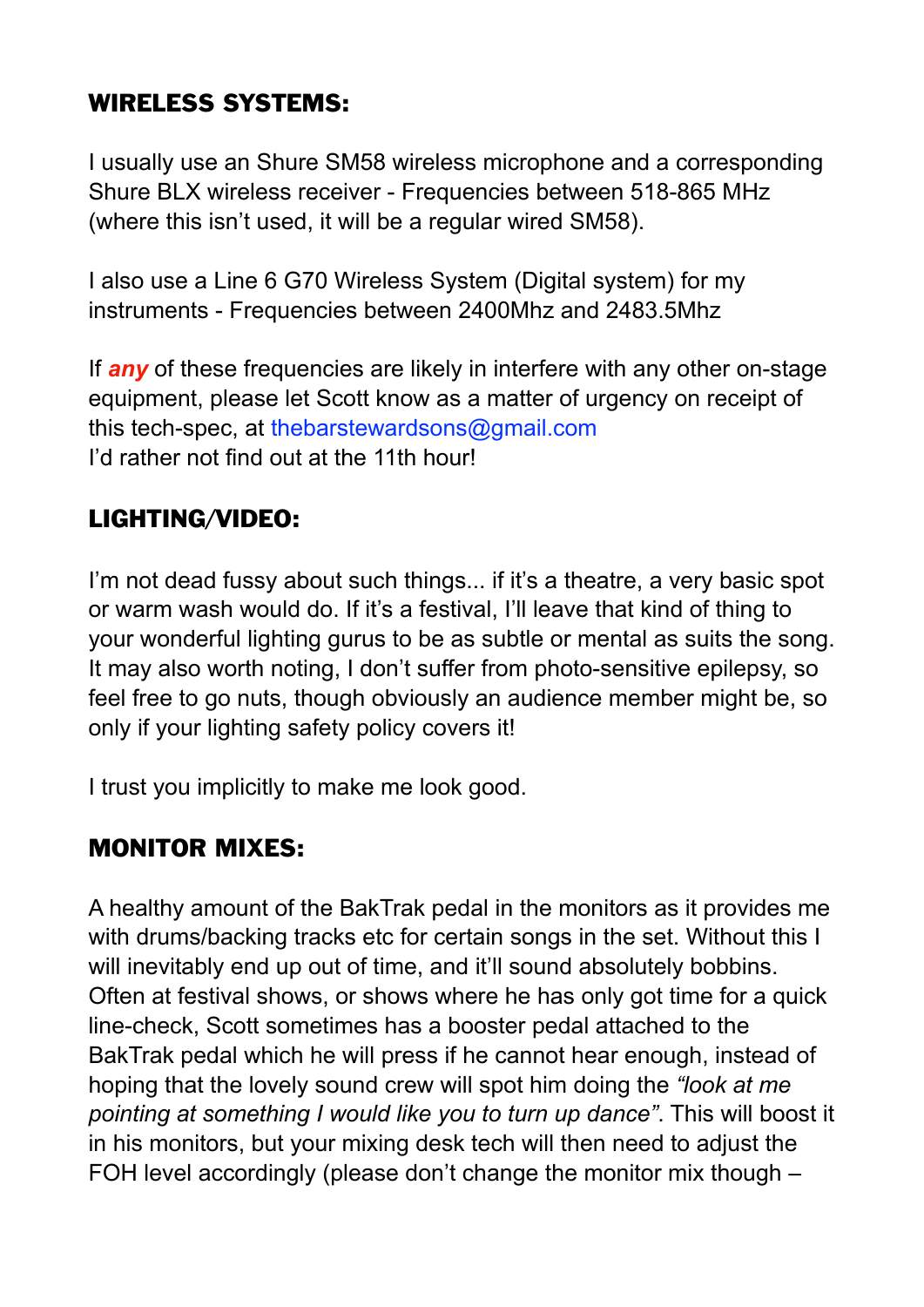you'd be amazed how many people do!) Hopefully, it shouldn't come to that anyway!

Anyway, here's just how I like it...

#### **Scott:**

*"I am genuinely pretty deaf (my right eardrum has a hole in it, and me left one isn't much better, but you don't need my life story) so I prefer plenty of my vocals and instruments in my wedge, and even more of the BakTrak pedal as this is vital! Please switch off your DFA Button if your desk has one. Once I have got all this bit right, I promise to leave you alone for the duration of the show, and we'll have crazy times.* 

#### **Thank you very much you lovely folks... I'll see you out on stage. Let's do this!**

## CHEERS!

Scott xxx